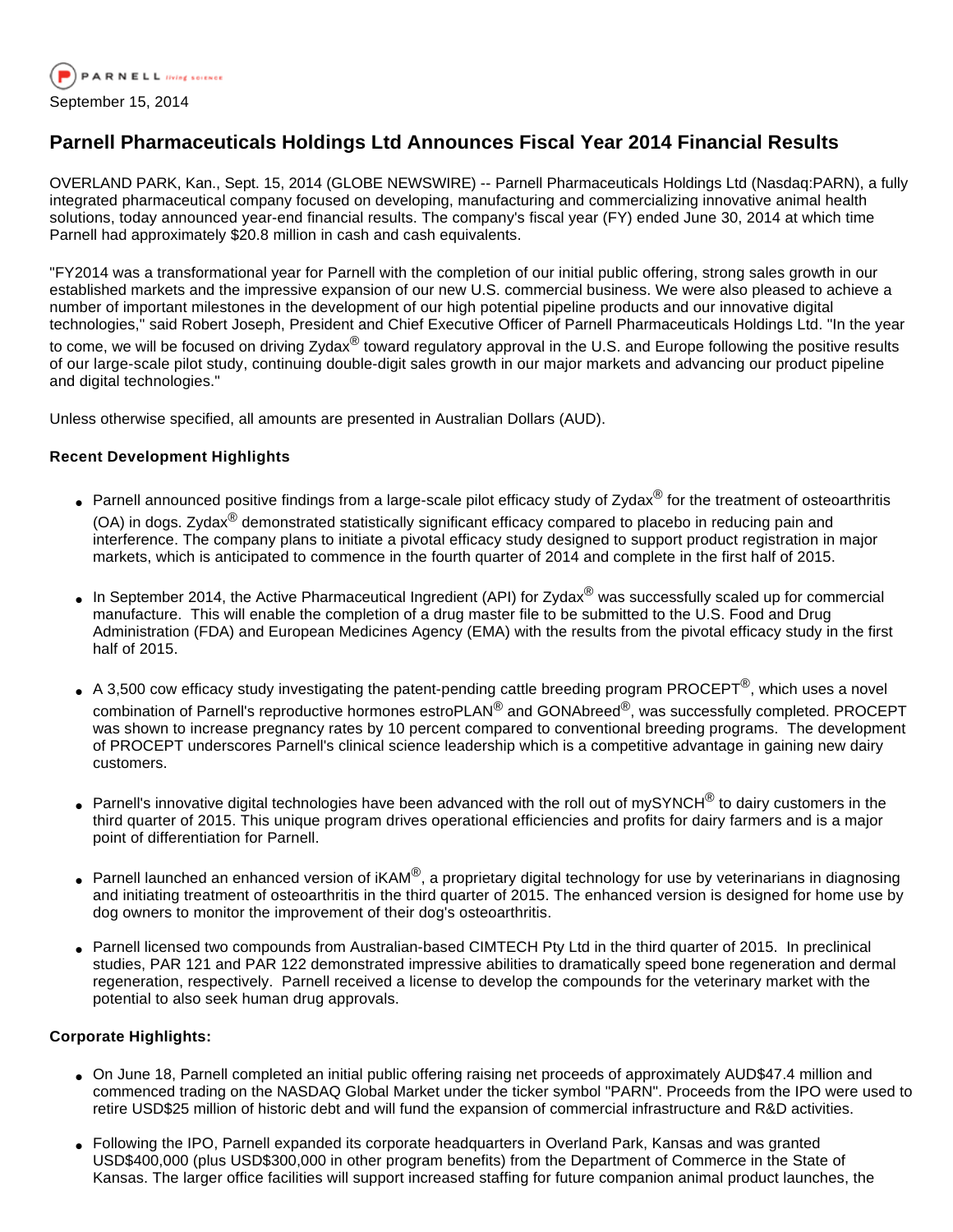continued growth of the reproductive hormone portfolio, as well as R&D personnel to support the pipeline development.

● Two new US-based independent directors, David L. Greenwood and Phyllis Gardner, M.D., were appointed to the company's Board. In conjunction with these appointments, Andrew Want and Peter Molloy resigned their Board positions.

## **Financial Results (stated in fiscal year ended June 30, 2014)**

### Revenue

Total revenues for FY2014 were \$7.5 million compared to \$9.5 million for FY2013. Revenues in FY2014 were driven by sales growth in established (non-U.S.) markets and offset by lower "ex-Parnell" sales of US reproductive hormones due to product launch-related channel stocking in FY2013. However, "in-market" sales of U.S. reproductive hormones demonstrated strong quarter-over-quarter growth in FY2014.

- U.S. Reproductive Hormones: Distributors purchased \$3.7 million of initial inventory in May 2013 and June 2013 in conjunction with the launch of estroPLAN<sup>®</sup> and GONAbreed<sup>®</sup>. Distributor inventory carried over into FY2014, limiting ex-Parnell sales to \$1.6 million. In FY2014, sales from distributors to veterinarians (in-market sales) grew quarter-overquarter. Therefore, the effect of the initial inventory build is resolving and ex-Parnell sales will begin to align with inmarket sales growth.
- Rest-of-World Reproductive Hormones: Sales increased 10 percent to \$4.4 million in FY2014 with sales growth of 14 percent and 22 percent in Australia and New Zealand, respectively.
- Osteoarthritis: Sales of our nutraceutical product Glyde<sup>®</sup> increased 9 percent while sales of Zydax<sup>®</sup> declined in FY2014 due to a lack of API supply for the first seven months of FY2014. Once back in stock, however, Zydax® sales grew 25 percent in the second half of FY2014, as compared to the second half of FY2013.

Cost of Sales increased to \$6.4 million in FY2014 compared to \$5.6 million in FY2013 primarily as a result of operating the newly commissioned manufacturing facility for the full year. Underlying "Cost of Sales - Product" averaged 22 percent in FY2014 and our unutilized manufacturing factory capacity was more than 75 percent.

Selling and marketing expenses increased to \$5.5 million in FY2014 compared to \$3.3 million in FY2013 due to the launch of the reproductive hormone products in the U.S. and associated promotional costs and increased employee headcount.

Regulatory and Research & Development (R&D) expenses were \$0.6 million in FY2014 compared to \$0.1 million in FY2013. The increase was primarily due to the first occurrence of FDA GMP license fees and product renewal fees of \$0.2 million, following the approval of the company's sterile manufacturing facility and reproductive hormones, and \$0.2 million in R&D costs related to PAR 121 and PAR 122 development activities.

Administration and transaction related expenses for FY2014 were \$3.0 million compared to \$1.9 million in FY2013. The \$1.1 million increase related to \$0.4 million of transaction costs associated with the IPO, a \$0.3 million increase in headcount costs and a \$0.2 million increase in professional, insurance and audit fees related to the establishment of our US head-office and a \$0.2 million increase in depreciation and amortization cost.

Net realized foreign exchange losses on borrowings decreased to \$1.4 million compared to \$2.0 million in FY2013. This decrease in foreign exchange losses was a result of U.S. dollar denominated credit facilities being impacted by year-over-year foreign exchange movements against the Australian dollar. As of June 30, 2014, all of the company's U.S. dollar denominated credit facilities had been repaid.

Financing costs increased to \$7.3 million in FY2014 compared to \$2.8 million in FY2013. The increase was driven by \$0.8 million higher interest costs and \$3.6 million in one-time costs associated with establishment and termination of credit facilities. With the repayment of the USD\$25 million SWK credit facility after the IPO, interest costs will decline dramatically in the future.

Income tax expense was approximately \$3.0 million in FY2014 compared to an income tax benefit of \$0.7 million in FY2013. The variance is the result of management determining that certain carry forward tax losses held on the balance sheet would not be recognized as of June 30, 2014 and hence were removed from the balance sheet and expensed. These tax losses can be carried forward as an off-balance sheet item. At June 30, 2014, total accumulated tax losses were \$20.0 million.

Other Income was approximately \$2.2 million for FY2014, which was the same amount in FY2013. Other Income comprises government incentives (including R&D incentives received from the Australian Tax Office and an expansion grant from the Kansas State Government) of \$0.2 million in FY2014 and \$1.2 million in FY2013. Other Income also comprised unrealized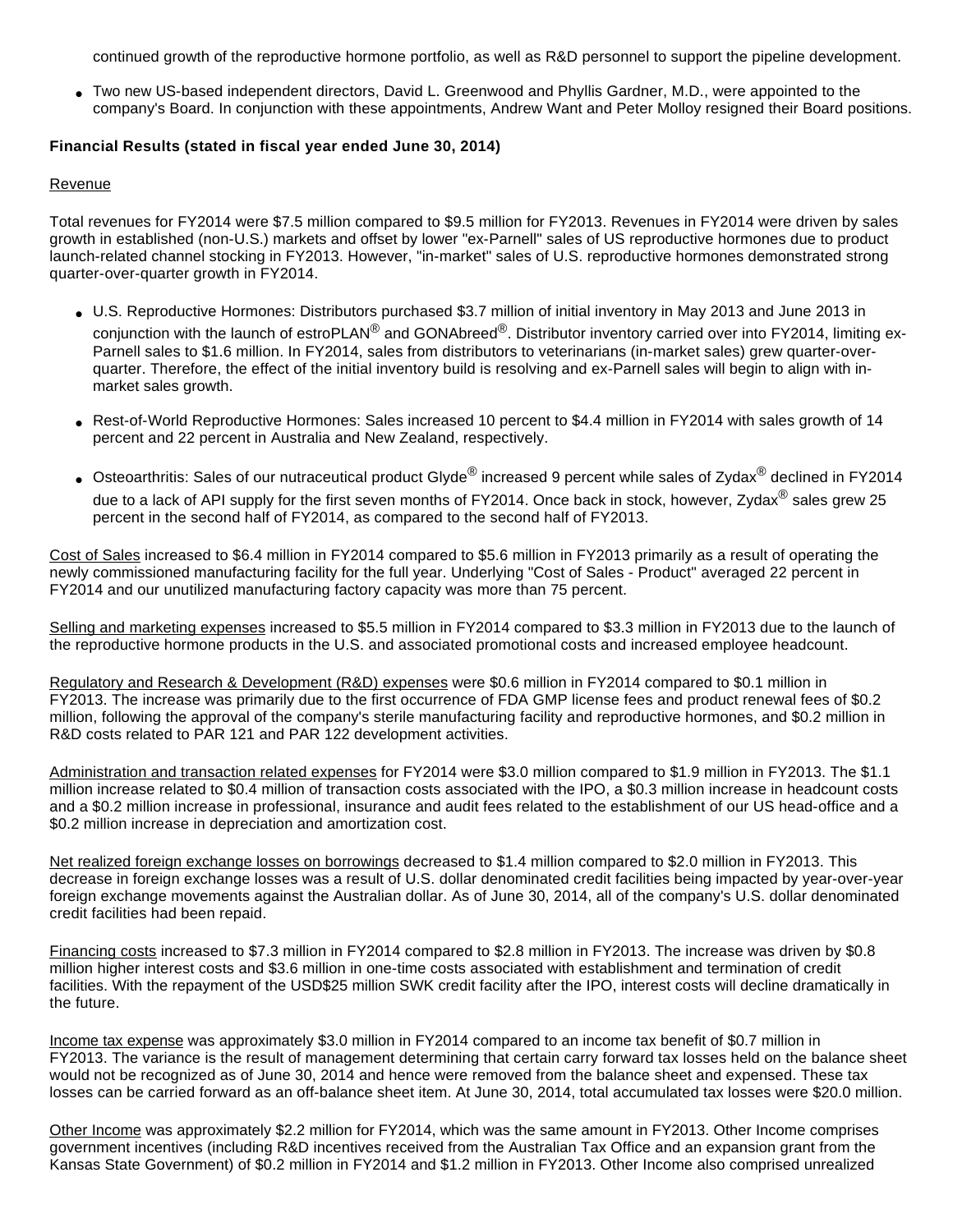foreign exchange gains of \$1.9 million in FY2014 and \$1.0 million in FY2013.

Net loss after tax for FY2014 increased to \$17.3 million compared to \$3.5 million for FY2013. The \$13.8 million increase in net loss was attributable to:

- \$4.8 million increase in financing costs and transaction expenses; reconfiguring then paying down debt facilities and the IPO;
- \$3.7 million increase in income tax expense; removing carried forward tax losses from the balance sheet;
- \$2.1 million increase in selling and marketing costs, establishing the US business to market the newly approved reproductive hormones;
- \$1.6 million decrease in gross margin due to lower revenues;
- \$1.0 million increase in operating costs for the newly approved manufacturing facility; and
- \$0.5 million increase in Regulatory and R&D expenses.
- \$0.7 million increase in administration costs mostly offset by a \$0.6 million reduction in net realized foreign exchange losses on borrowings

"In fiscal year 2014, we invested heavily in establishing our U.S. business and our new manufacturing facility, and we incurred one-time costs associated with recapitalizing our company for future growth. Those investments aside, our underlying, individual business units are growing, remain profitable and are cash generating," said Brad McCarthy, Parnell's Chief Financial Officer.

Net loss per weighted-average share was \$2.18 and \$0.46 cents for the years ended June 30, 2014 and June 30, 2013.

As of June 30, 2014, Parnell had increased cash and cash equivalents to \$20.8 million compared to \$0.9 million as of June 30, 2013 and had decreased total debt from \$20.2 million to \$4.3 million.

## **Guidance**

Sales of Reproductive Hormones in the U.S. are expected to grow strongly "in-market" over 2014 sales with the recent expansion of the sales team and launch of the mySYNCH digital technology. Increasing customer demand is anticipated to translate into "ex-Parnell" sales growth in 2015 and beyond. mySYNCH<sup>®</sup> is also expected to generate further growth in our established markets in 2015.

Revenues for established production animal products and geographies are expected to maintain double-digit growth in 2015.

Companion animal sales are also expected to grow at a double-digit rate with the roll-out of the latest version of the iKAM<sup>®</sup> digital technology and Glyde $^{\circledR}$  Chews in 2015.

Anticipated Milestones in 2015

- Initiate pivotal efficacy study of Zydax<sup>®</sup> for the treatment of osteoarthritis in dogs third quarter, 2014.
- Report data from Zydax<sup>®</sup> pivotal study and complete Drug Master File in the second quarter of 2015.
- File complete FDA and EMA registration dossiers for the approval of Zydax<sup>®</sup> in the first half of 2015.
- Report full study results for PROCEPT<sup>®</sup> (novel cattle breeding program) in fourth quarter of 2014.
- Launch Glyde $^{\circledR}$  Chews in the first quarter of 2015.
- Commence API characterization and mode-of-action studies for PAR 121 and PAR 122 in the first half of 2015.
- Commence in vivo hormone profile studies for GONADAPRO® in the first half of 2015.
- Commence prodrug isolation and antimicrobial studies for PAR 061 for mastitis in dairy cows in the first half of 2015.
- Commence formulation development for PAR 081 for anesthesia in the first half of 2015.
- Commence pharmacokinetic studies for PAR101 to treat laminitis in horses in the second half of 2015.

With Parnell's established markets generating operating cash flows and current cash reserves, the company anticipates it is well positioned to execute on its current development pipeline objectives and in building its U.S. commercial capabilities through at least FY2015.

# **Conference Call Information:**

Management will host a conference call on September 15, 2014 at 5 p.m. ET to discuss fiscal year-end results. Investors and analysts may access the conference call by dialing (877) 244-6184 (U.S./Canada) or (920) 663-6271 (International) and using the conference ID#3019647.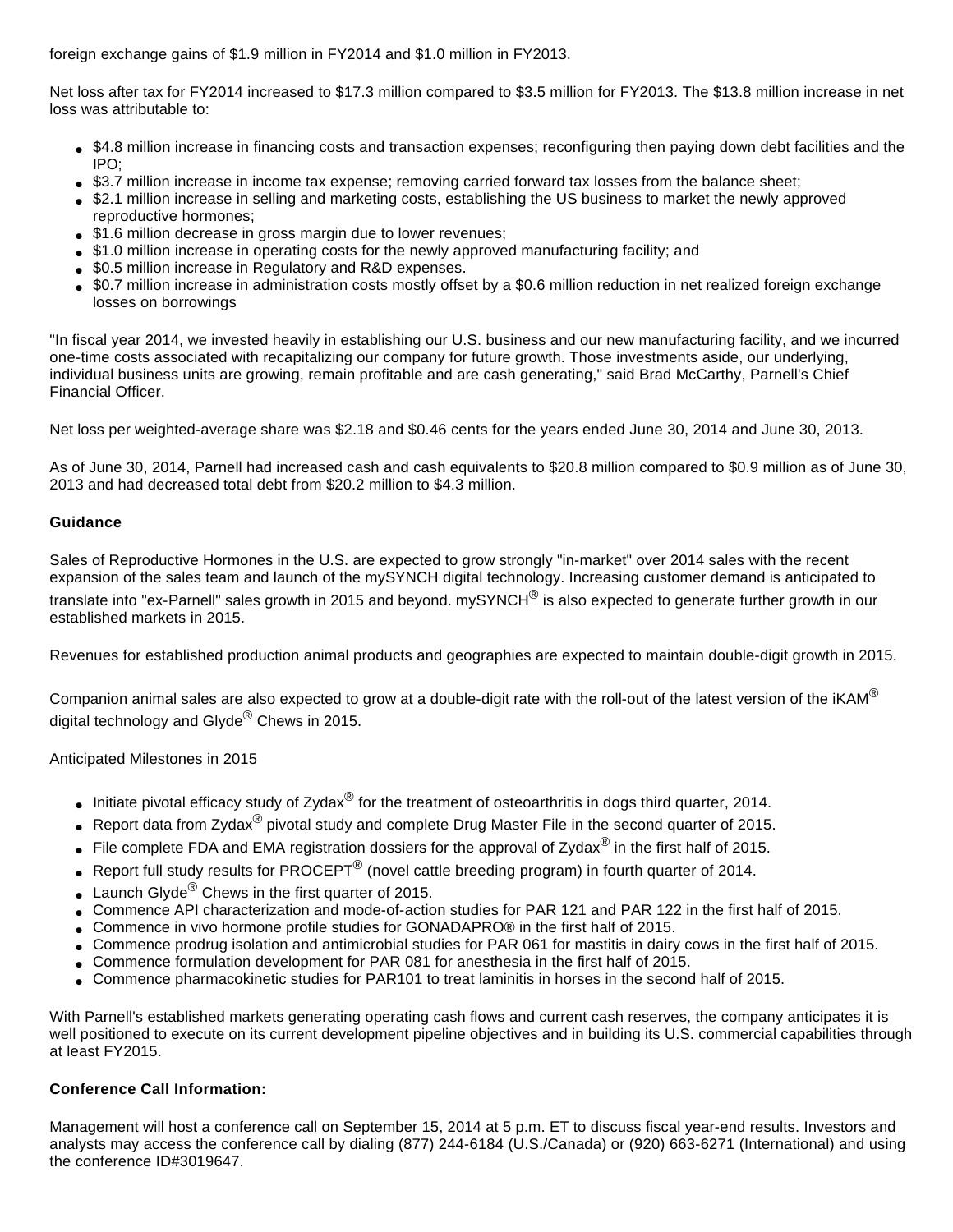A telephone replay will be available for one week following the call by dialing (855) 859-2056 (U.S./domestic) and (404) 537- 3406 using the conference ID# 3019647.

### **About Parnell**

Parnell (Nasdaq:PARN) is a fully integrated pharmaceutical company focused on developing, manufacturing and commercializing innovative animal health solutions. Parnell currently markets five products for companion animals and production animals in 14 countries and augments its pharmaceutical products with proprietary software platforms - iKAM and mySYNCH. These innovative technology solutions are designed to enhance the quality of life or performance of animals, while driving customers' operational efficiency and profitability. Parnell believes its value-added solutions help establish them as a business partner with customers rather than only as a commodity provider, differentiating them from competitors.

For more information on Parnell and its products, please visit [www.parnell.com.](http://www.parnell.com/)

### **Cautionary Note Regarding Forward-Looking Statements**

This press release contains forward-looking statements and information within the meaning of the U.S. Private Securities Reform Act of 1995. Words such as "may," "anticipate," "estimate," "expects," "projects," "intends," "plans," "develops," "believes," and words and terms of similar substance used in connection with any discussion of future operating or financial performance identify forward-looking statements. Forward-looking statements represent management's present judgment regarding future events and are subject to a number of risk and uncertainties that could cause actual results to differ materially from those described in the forward-looking statements. These risks include, but are not limited to, risks and uncertainties regarding Parnell's research and development activities, its ability to conduct clinical trials of product candidates and the results of such trials, as well as risks and uncertainties relating to litigation, government regulation, economic conditions, markets, products, competition, intellectual property, services and prices, key employees, future capital needs, dependence on third parties, and other factors, including those described in Parnell's Form F-1 Registration Statement effective June 18, 2014. In light of these assumptions, risks, and uncertainties, the results and events discussed in the forward-looking statements contained in this press release might not occur. Investors are cautioned not to place undue reliance on the forwardlooking statements, which speak only as of the date of this press release. Parnell is under no obligation, and expressly disclaims any obligation, to update or alter any forward-looking statements, whether as a result of new information, future events, or otherwise.

# **Parnell Pharmaceuticals Holdings Ltd Consolidated Statements of Comprehensive Loss (Unaudited)**

|                                                                | 2014                             | 2013                        |
|----------------------------------------------------------------|----------------------------------|-----------------------------|
|                                                                | <b>AUD\$</b>                     | <b>AUD\$</b>                |
| Revenue                                                        |                                  | <b>7,542,600</b> 9,538,161  |
| Other income                                                   |                                  | 2,248,195 2,203,355         |
| Cost of goods sold                                             |                                  | $(6,417,593)$ $(5,641,732)$ |
| Selling and marketing expenses                                 |                                  | $(5,474,826)$ $(3,341,341)$ |
| Regulatory expenses                                            |                                  | $(586, 149)$ $(138, 915)$   |
| Administration expenses                                        |                                  | $(3,018,782)$ $(1,903,573)$ |
| Net foreign exchange losses on borrowings                      |                                  | $(1,384,335)$ $(2,027,404)$ |
| Finance costs                                                  | $(7,262,020)$ $(2,839,595)$      |                             |
| Loss before income tax                                         | $(14,352,910)$ $(4,151,044)$     |                             |
| Income tax benefit/(expense)                                   |                                  | $(2,980,412)$ 672,989       |
| Loss for the year                                              | $(17, 333, 322)$ $(3, 478, 055)$ |                             |
| Other comprehensive loss, net of income tax                    |                                  |                             |
| Items that will be reclassified subsequently to profit or loss |                                  |                             |
| Foreign currency translation                                   | (517, 525)                       | (32,084)                    |
| Other comprehensive loss for the year, net of tax              | (517, 525)                       | (32,084)                    |
| Total comprehensive loss for the year                          | $(17,850,847)$ $(3,510,139)$     |                             |